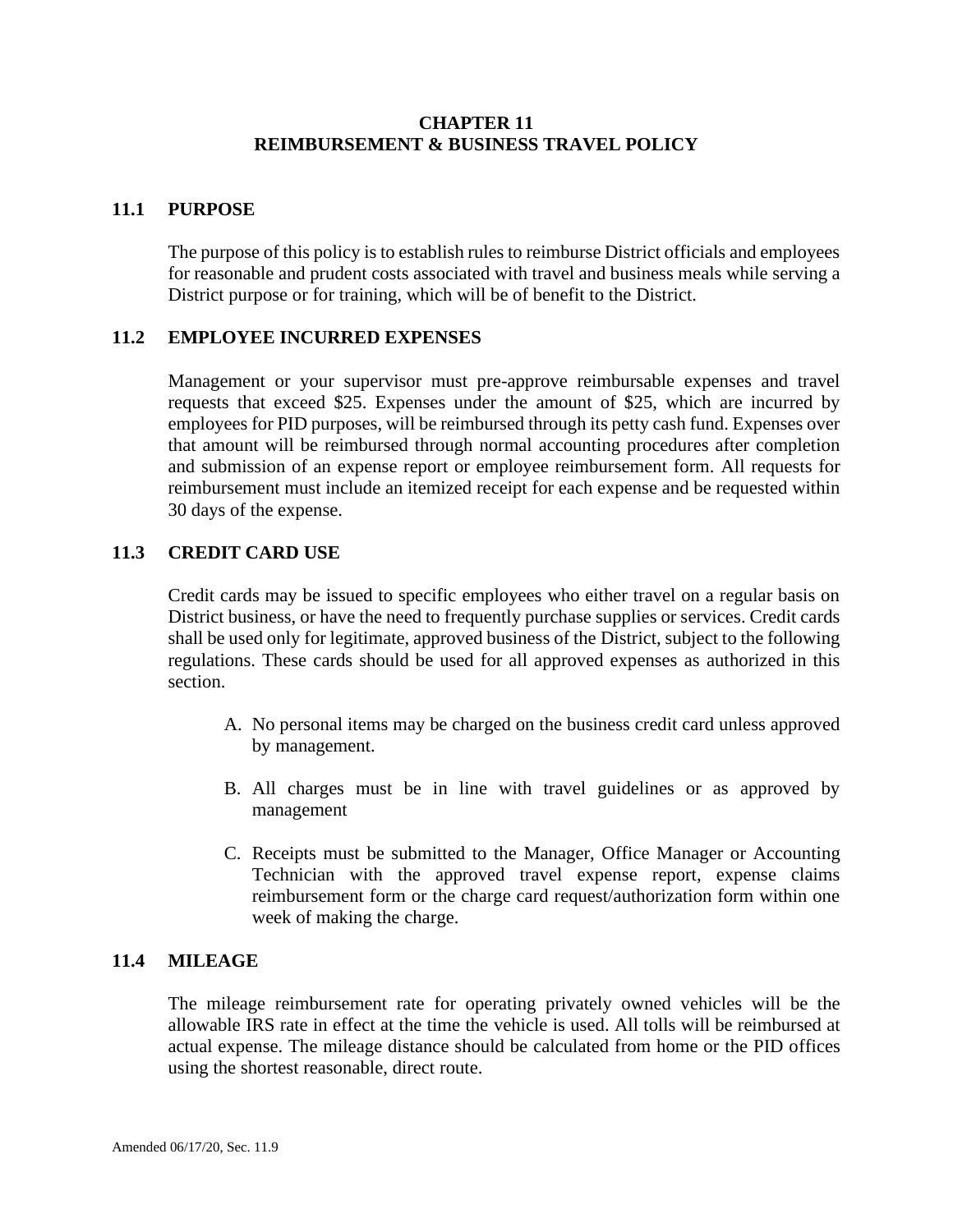#### **11.5 AIR TRAVEL**

Travel exceeding 300 miles in each direction, as measured from the Sacramento Airport should, be done by air travel if practical. The reimbursement rate will be at the most economical and time efficient rate found on the Internet at the time of purchase. Should an employee decide to drive their own vehicle, total mileage reimbursement will not exceed the cost for air travel and associated costs. Payments for travel time will always be paid in consideration of the quickest time (i.e., air travel versus driving time).

### **11.6 CAR RENTALS**

Employees should use the District's corporate accounts for car rentals when needed, but should always seek out the lowest rates available. Employees should search the internet for the lowest available rate. Reimbursement for rental car will include the cost of the rental car, gas, and rental insurance.

#### **11.7 MEALS**

The District will not provide reimbursement for meals associated with single day travel.

The following guidelines should be used for reimbursement of meals while traveling overnight on PID business. Meals and incidental expenses (M&IE) will be reimbursed based on the M&IE per diem rates established in IRS publication 1542, using the "highlow" method. If reimbursement is based on actual expense, itemized receipts will be required and there is no reimbursement for alcohol. Special circumstances will be required to justify actual reimbursement (as approved by the Manager). The IRS M&IE per diem rate will be allocated between three meals and incidentals based on the following percentages:

|                  | IRS M&IE PER DIEM % |  |
|------------------|---------------------|--|
| <b>Breakfast</b> | 15%                 |  |
| Lunch            | 25%                 |  |
| Dinner           | 50%                 |  |
| Incidentals      | 10%                 |  |

In order to be eligible for meal reimbursement, the following criteria must be met:

A. For Breakfast –

You must have started traveling prior to 7 a.m. or have stayed overnight.

B. For Lunch –

You must have started traveling prior to 11 a.m. or have stayed overnight. If the travel ends prior to noon, lunch expenses will not be eligible for reimbursement.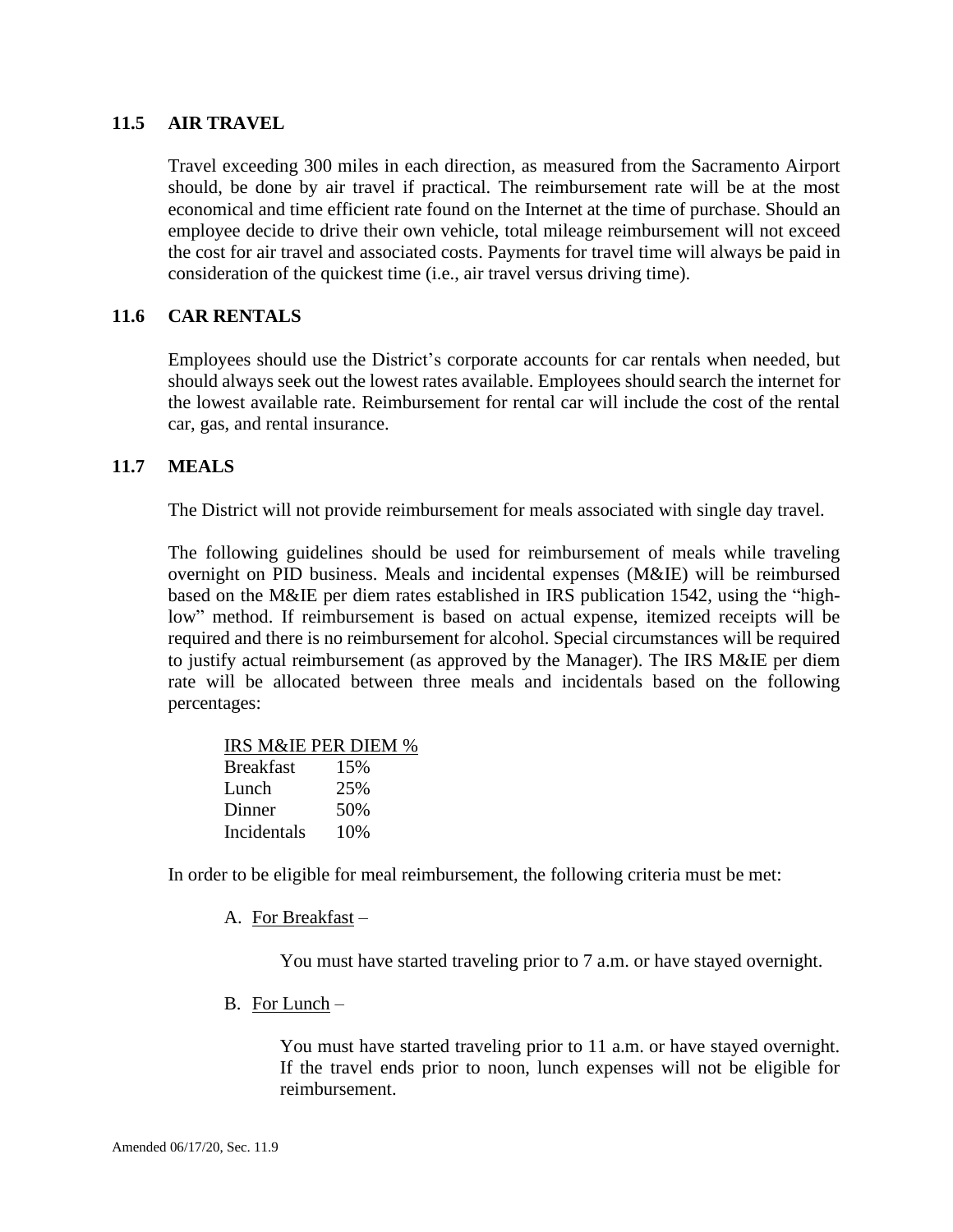C. For Dinner –

You must have started traveling prior to 4 p.m. or have stayed overnight. If the travel ends prior to 6 p.m., dinner expenses will not be eligible for reimbursement.

D. Incidentals –

Only one allowance for incidental expenses will be permitted for each night spent away from home on District Business.

## **11.8 LODGING**

The reimbursement rate will be based on the lodging per diem rate established in IRS publication 1542, using the "high-low" method. This reimbursement amount will cover all hotel-related costs, but additional reimbursement maybe available for parking and internet access if those costs exceed the per diem lodging rate. Hotel-related costs include necessary telephone usage, use of hotel facilities and resort fees, etc. At industry conferences, the reimbursement rate shall be the rate set for single rooms at the conference hotel. Hotelrelated costs will be reimbursed when the conference rate option is used. When it is impractical to travel to a seminar or business meeting in the morning before the event occurs, an employee may consider staying overnight the day before. When an event is concluded and the employee cannot reasonably arrive home by 8:00 p.m. that same night, then the employee may consider staying over.

### **11.9 MOBILE DEVICE**

Employees that are issued a mobile device are expected to use that mobile device to place all calls while traveling on PID business in accordance with the District's Mobile Device Use Policy. Employees not issued a mobile device and traveling on PID business will be reimbursed for up to 10 minutes every night for necessary personal calls unless lodging is being reimbursed on the IRS publication 1542 high-low method, in which case such calls would be covered by reimbursements for lodging and/or incidental expenses. (Mobile Device Use Policy – Appendix B-13).

### **11.10 PARKING**

Daily parking reimbursement must based on the cost of the most reasonable and convenient option. Airport parking shall be reimbursed for the lowest available daily rates only.

### **11.11 TRAVEL APPROVAL PROCESS**

Approval for travel must be signed by the District Manager or Department Supervisor before travel. A travel purchase order must be filled out and signed with approximant total cost of travel.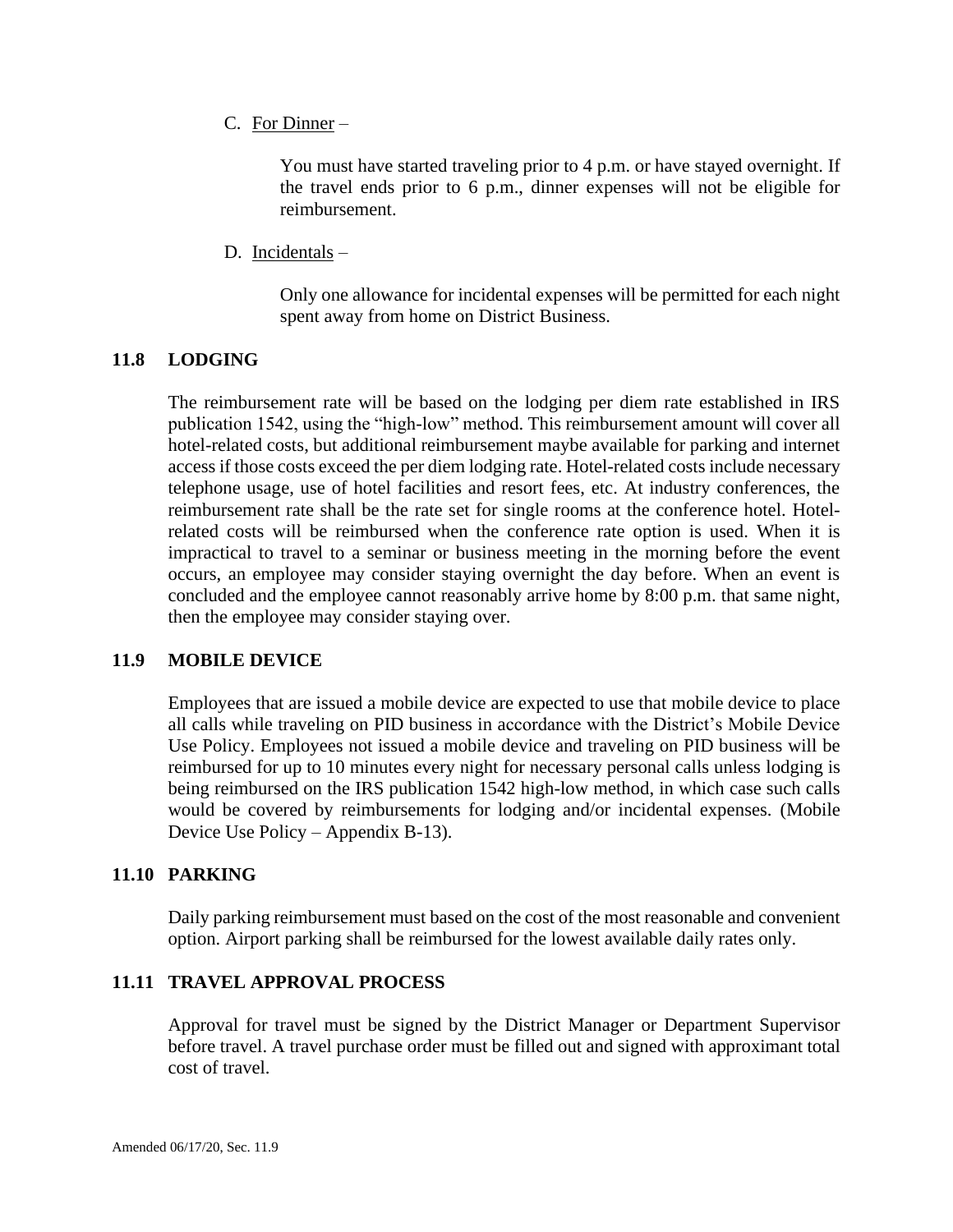#### **11.12 BOARD MEMBER TRAVEL**

- A. Where there is any question regarding the level of appropriate reimbursement, the Board shall approve the reimbursement rate at the Board meeting held before the expense is incurred.
- B. Budgeted and reimbursable Board Member travel includes industry conferences, training, official meetings with officials from other governmental bodies to conduct official District business.
- C. Board Member Travel must comply with Government Code Sections 53232.2 & 53232.3.
- D. The District will not pay for or prepay for Director's guest expenses.
- E. If the lodging is in connection with a conference or organized educational activity, lodging costs shall not exceed the maximum group rate published by the conference or activity sponsor, provided that lodging at the group rate is available to the Board Member at the time of booking. If the group rate is not available, the Board Member shall use comparable lodging that is consistent with the District's Travel Reimbursement Policy.
- F. Board Members shall use government and group rates offered by a provider of transportation or lodging services for travel and lodging when available.
- G. If the District reimburses a Board Member for actual and necessary expenses incurred in the performance of official duties, then they shall provide expense report forms to be filed by the Board Members for reimbursement for actual and necessary expenses incurred on behalf of the District in the performance of official duties. Reimbursable expenses shall include, but not be limited to, meals, lodging, and travel.
- H. Expense reports shall document that expenses meet the existing policy, adopted pursuant to Section 53232.2, for expenditure of public resources.
- I. Board Members shall submit expense reports within a reasonable time after incurring the expense, as determined by the District, and the reports shall be accompanied by the receipts documenting each expense.
- J. Board Members shall provide brief reports on meetings attended at the expense of the District at the next regular meeting of the Board.
- K. Board Members shall report to the District Manager as soon as possible if they are unable to attend pre paid meetings in order to attempt to find a replacement.